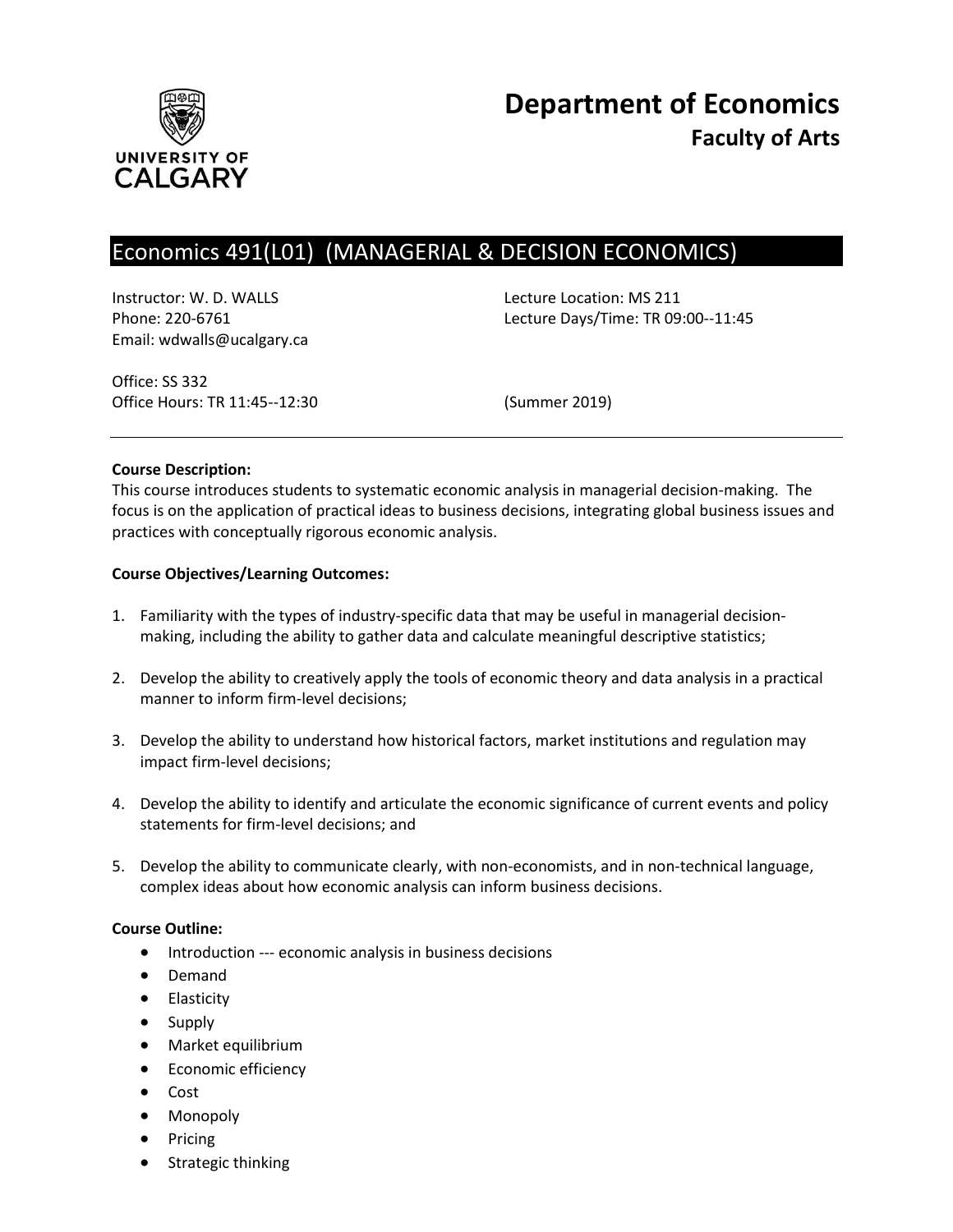- Oligopoly
- Externalities
- Asymmetric information
- Incentives and organization
- Regulation
- Special topics (time permitting) that draw upon the instructor's current and recent research

# **Prerequisites: ECON 357 and ECON 395.**

**Antirerequisite: ECON 499.80**

# **Required Textbook(s):**

o Png, I. *Managerial Economics.* Routledge, 5th edition, 2016. **[Required]**

# **Other Reference Materials**

### **Books on Reserve:**

- 1. Froeb, L., B. McCann, M. Shor and M. Ward. Managerial Economics: A Problem Solving Approach. Cengage, 5th edition, 2018.
- 2. Gujarati, D. Basic Econometrics. McGraw-Hill, 5th edition, 2010.
- 3. Maddala, G. S. Introduction to Econometrics. Macmillan, 2nd edition, 1992.
- 4. McGuigan, J., R. Moyer and F. Harris. Managerial Economics. Cengage, 14th edition, 2017.
- 5. Park, C. S. Contemporary Engineering Economics. Prentice-Hall, 4th edition, 2007.
- 6. Png, I. Managerial Economics. Routledge, 5th edition, 2016.
- **7.** Rooney, R. F. Managerial Economics. Scott Foresman and Co., 1985.

### **Desire2Learn:**

This course will make use of the Desire2Learn (D2L) platform. Students who are registered in the course can log on a[t http://d2l.ucalgary.ca](http://d2l.ucalgary.ca/) through their student centre. Please note that D2L features a class e-mail list that may be used to distribute course-related information. These e-mails are sent to your University of Calgary e-mail addresses only.

# **Grade Determination and Final Examination Details:**

| In-class Quizzes (3 @ 10% each)   | 30%             |
|-----------------------------------|-----------------|
| Term Paper/Project                | 30 <sup>%</sup> |
| Final Examination (comprehensive) | 40%             |
|                                   |                 |

100%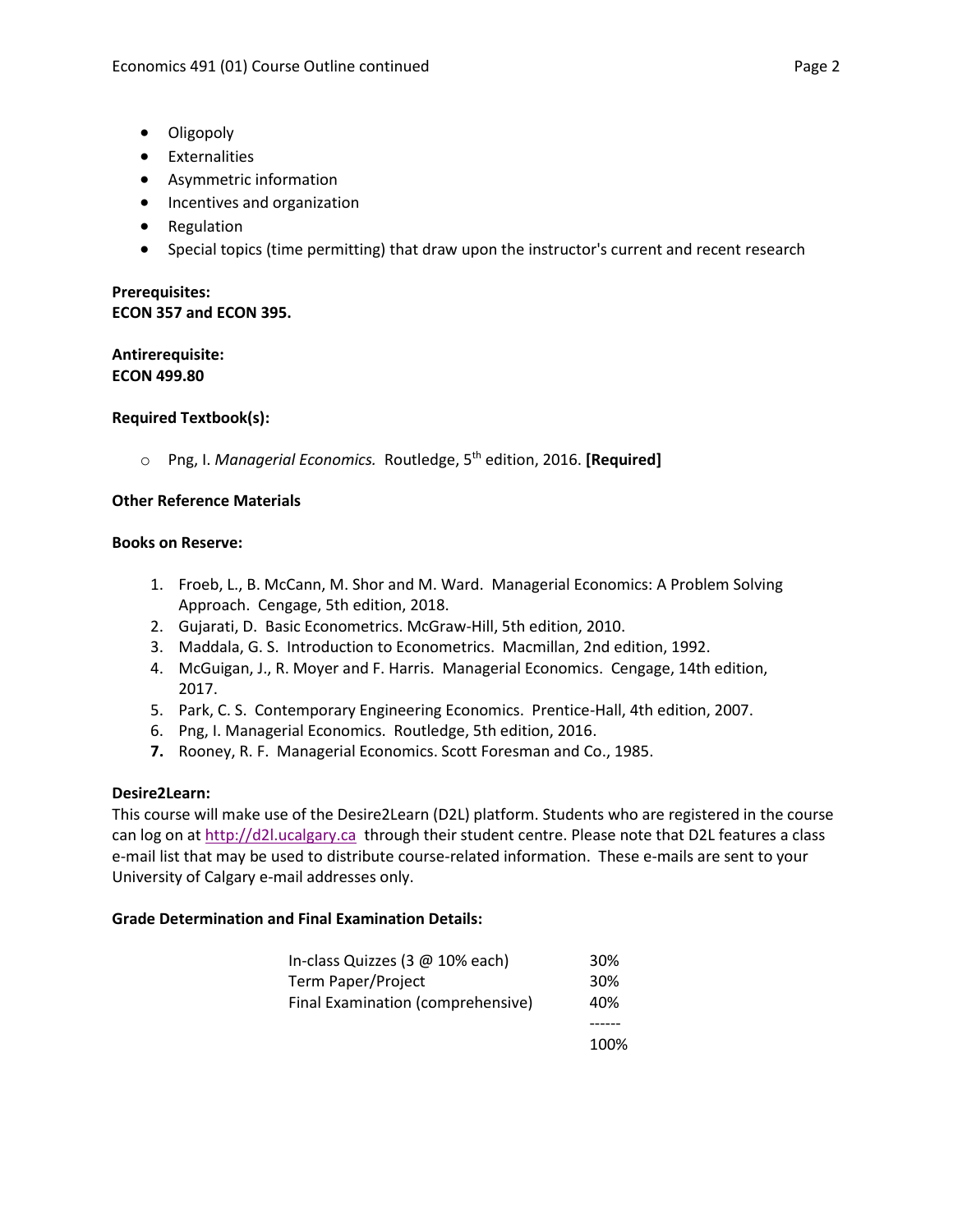# IMPORTANT DATES The in-class quizzes are scheduled for the following dates: Quiz 1 -- Thursday July 11.

Quiz 2 -- Thursday July 25. Quiz 3 -- Thursday August 8.

**The term paper is due by 4 PM on Thursday August 13th** and may be handed in at the Economics Department Main Office located on the 4th floor of Social Sciences.

(Scores on later papers will be reduced by a flat 10 percentage points per day until the day of the final exam. Term papers may not be handed in after the final exam.)

The official grading system will be used. See <http://www.ucalgary.ca/pubs/calendar/current/f-1-1.html>.

If a student's letter grade on the final exam exceeds their midterm(s) letter grade, the weight of the midterm(s) is (are) transferred to the final exam. The student must have written the midterm(s) or provided supporting documentation for the absence(s) such as a medical note or statutory declaration.

# **Students must receive a passing grade on the final exam to pass the course.**

As per the Writing Across the Curriculum Statement in the Calendar, writing and grading thereof will be a factor in the evaluation of student work.

Any student work which remains undistributed after the last day of classes will be available to students through the instructor's office during the instructor's office hours until the end of the academic term in which the course has been offered.

Students seeking reappraisal of a piece of graded term work should discuss their work with the Instructor *within fifteen* days of the work being returned to the class.

The final examination will be comprehensive, scheduled by the Registrar, held in a classroom, and last 2 hours. If a student cannot write their final exam on the date assigned by the Registrar's Office, they need to apply for a deferred exam [www.ucalgary.ca/registrar/exams/deferred\\_final.](http://www.ucalgary.ca/registrar/exams/deferred_final) Under no circumstance will this be accommodated by the Department.

Non-programmable calculators WILL be allowed during the writing of tests or final examinations.

THERE WILL BE NO MAKEUP OR DEFERRED QUIZZES/TESTS/EXAMS under any circumstances, nor may the quizzes/tests/exams be written early. Students unable to write the quizzes/tests/exams because of documented illness, family emergency, religious observance, or university-sanctioned event will have the weight shifted to the final examination.

**Reappraisal of Grades and Intellectual Honesty:** *For reappraisal of graded term work, see Calendar I.2* <http://www.ucalgary.ca/pubs/calendar/current/i-2.html>

*For reappraisal of final grade, see Calendar I.3* <http://www.ucalgary.ca/pubs/calendar/current/i-3.html>

*Statement of Intellectual Dishonesty, see Calendar K.4* <http://www.ucalgary.ca/pubs/calendar/current/k-4.html>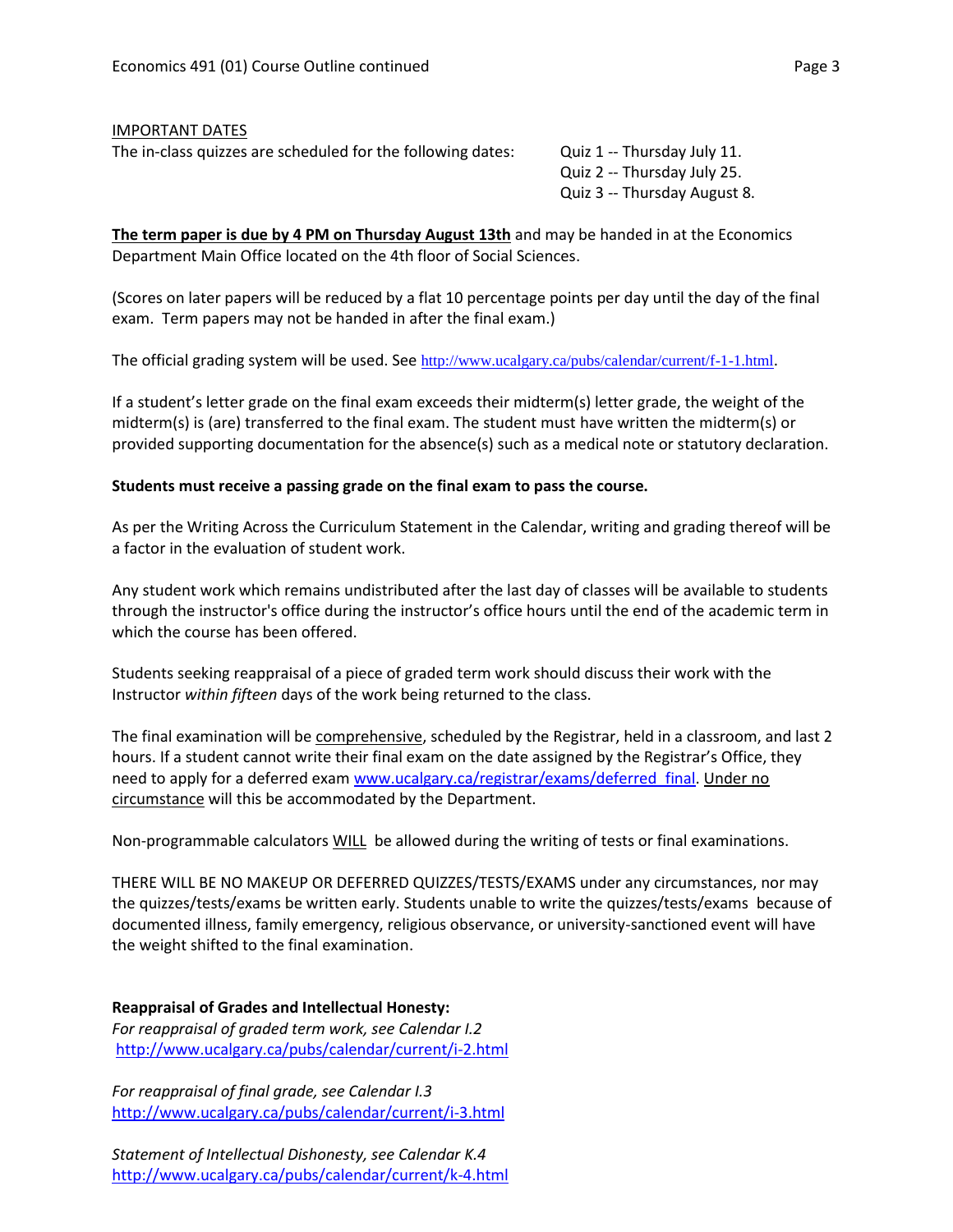*Plagiarism and Other Academic Misconduct, see Calendar K.5* <http://www.ucalgary.ca/pubs/calendar/current/k-5.html>

#### **Academic Accommodations:**

The student accommodation policy can be found at: [ucalgary.ca/access/accommodations/policy.](http://www.ucalgary.ca/access/accommodations/policy)

Students needing an accommodation because of a disability or mental condition should communicate this need to Student Accessibility Services in accordance with the Procedure for Accommodations for Students with Disabilities [ucalgary.ca/policies/files/policies/student-accommodation-policy.](http://www.ucalgary.ca/policies/files/policies/student-accommodation-policy.pdf)

Students needing an Accommodation based on a Protected Ground other than disability should communicate this need, preferably in writing, to the course instructor.

### **Important Dates:**

Please check:<http://www.ucalgary.ca/pubs/calendar/current/academic-schedule.html>

### **Student Organizations:**

Faculty of Arts Students' Association (F.A.S.A.): Economics Department Representative Office: SS 803, E-mail: [econrep@fasaucalgary.ca](mailto:econrep@fasaucalgary.ca) and Web[: www.fasaucalgary.ca.](http://www.fasaucalgary.ca/)

Society of Undergraduates in Economics:

[https://www.ucalgarysue.com/.](https://www.ucalgarysue.com/)

Society of Undergraduates in Economics is a student run organization whose main purpose is to assist undergraduate economics students to succeed both academically and socially at the University of Calgary. Services include access to the exam bank, career events such as Industry Night and information sessions, mentorship programs, and social events for members. They invite you to join by contacting SUE at societyofundergradsineconomics@gmail.com.

### **Faculty of Arts Program Advising and Student Information Resources:**

- Have a question, but not sure where to start? The Arts Students' Centre is your information resource for everything in Arts! Drop in at SS102, call them at 403-220-3580 or email them at [artsads@ucalgary.ca.](mailto:artsads@ucalgary.ca) You can also visit the Faculty of Arts website at <http://arts.ucalgary.ca/undergraduate> which has detailed information on common academic concerns, including program planning and advice.
- For registration (add/drop/swap), paying fees and assistance with your Student Centre, contact Enrolment Services at 403-210-ROCK [7625] or visit them in the MacKimmie Library Block.
- Online writing resources are available at [http://www.ucalgary.ca/ssc/resources/writing-support.](http://www.ucalgary.ca/ssc/resources/writing-support)

### **Evacuation Assembly Point:**

In case of an emergency evacuation during class, students must gather at the designated assembly point nearest to the classroom. The assembly point for this classroom is Social Sciences - Food Court.

### **Safewalk:**

The Safewalk program provides volunteers to walk students safely to their destination anywhere on campus. This service is free and available 24 hrs/day, 365 days a year. **Call 403-220-5333.**

### **Freedom of Information and Protection of Privacy (FOIP) Act:**